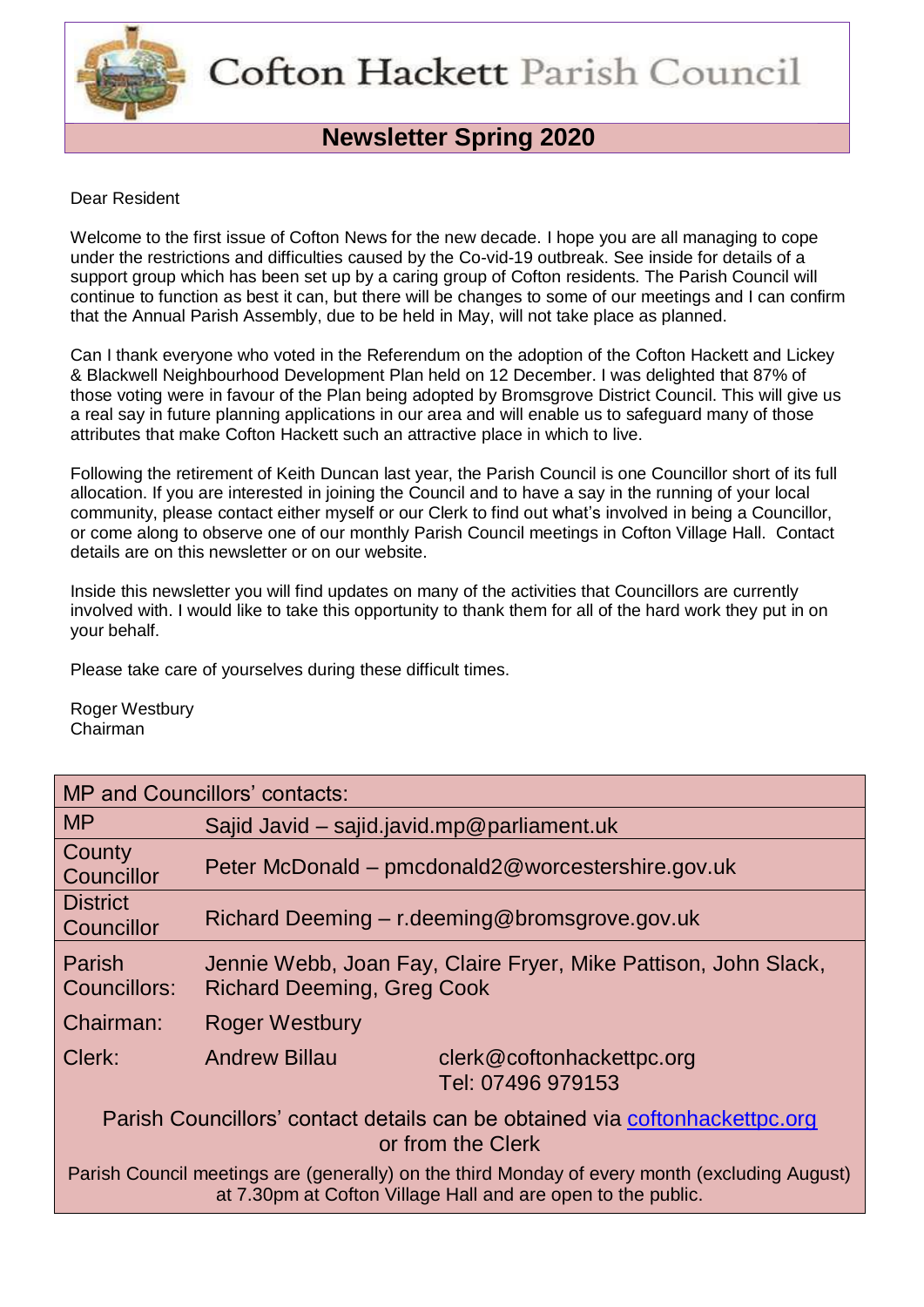

### **Cofton Hackett Neighbourhood Watch Needs You!**



We're making an appeal to local residents to join us. We have existed as a very successful Neighbourhood Watch organisation for about 18 years with a proven track record of assisting the Police in tackling local crime. However, membership is now down significantly, despite Cofton Hackett swelling in population as a consequence of the new development on the old MG Rover site.

For the last few years we have had difficulty finding local co-ordinators to cover some areas, which has made the tasks of collating information and circulating alerts much harder to do across the whole Parish. And this week we said goodbye to two retiring long-serving and dedicated members of the committee: our Treasurer and our Chairperson.

We need more local people to join the organisation as subscriber members, co-ordinators and committee members. We especially need a Treasurer, which is a key role in the organisation. Are you interested in keeping crime low in this area? Would you like to help your neighbours? Do you have any spare time? If so, we'd love to hear from you! We're especially keen to recruit co-ordinators from the new development, as this is where we have the least coverage; but wherever you live in Cofton Hackett, we would be delighted to hear from you.

The roles we need to fill are not onerous, and there will always be support from other committee members. Even if you only wish to become a member and not take on any roles, you will be very welcome. Our monthly meetings (which are not mandatory to attend) are usually quite lively social occasions, where you can make friends and feel more connected to your local community. The more members we have, the better the organisation will work. If we cannot maintain membership and fill the key roles, there is a possibility that we may have to wind up the organisation.

So the message is: "Your Neighbourhood Watch: Use it or lose it!"

If you would like to join in whatever capacity – or just wish to learn more about the organisation – please contact CHNW via our new email address: [alerts@chnw.co.uk,](mailto:alerts@chnw.co.uk) or drop in at our next meeting, which is at 8.00pm on Thursday 2nd April at Rednal Social Club.

### **West Mercia Police Traffic Consultation**

The subject of road safety is raised at most CHNW meetings. Despite the lowering of speed limits on some main roads, we still have too many instances of speeding and reckless driving, with near-misses and accidents becoming commonplace. However, West Mercia Police and Crime Commissioner John Campion has set out his approach for tackling this issue across the West Mercia area.

The PCC's new plan focuses on three key themes: reducing the number killed and seriously injured through prevention; increased enforcement; and offender rehabilitation and victim support. In order to deliver these, the Commissioner has increased funding in roads policing to improve visibility and enforcement on the roads. Funding will also be allocated to projects and interventions with the aim of reducing harm on the roads caused by those of most risk.

The Commissioner is keen to hear the views of the public to help shape and develop the final strategy, and *we urge all local residents to take part in the consultation*, which can be found at:

[https://www.surveygizmo.eu/s3/90214147/Road-Safety-Strategy-Consultation.](https://www.surveygizmo.eu/s3/90214147/Road-Safety-Strategy-Consultation) The draft strategy can be viewed here: [https://www.westmercia-pcc.gov.uk/wp](https://www.westmercia-pcc.gov.uk/wp-content/uploads/2020/02/FINAL-Road-Safety-Strategy-for-consultation.pdf?x99795)[content/uploads/2020/02/FINAL-Road-Safety-Strategy-for-consultation.pdf?x99795.](https://www.westmercia-pcc.gov.uk/wp-content/uploads/2020/02/FINAL-Road-Safety-Strategy-for-consultation.pdf?x99795)

The consultation closes on Friday 15th May.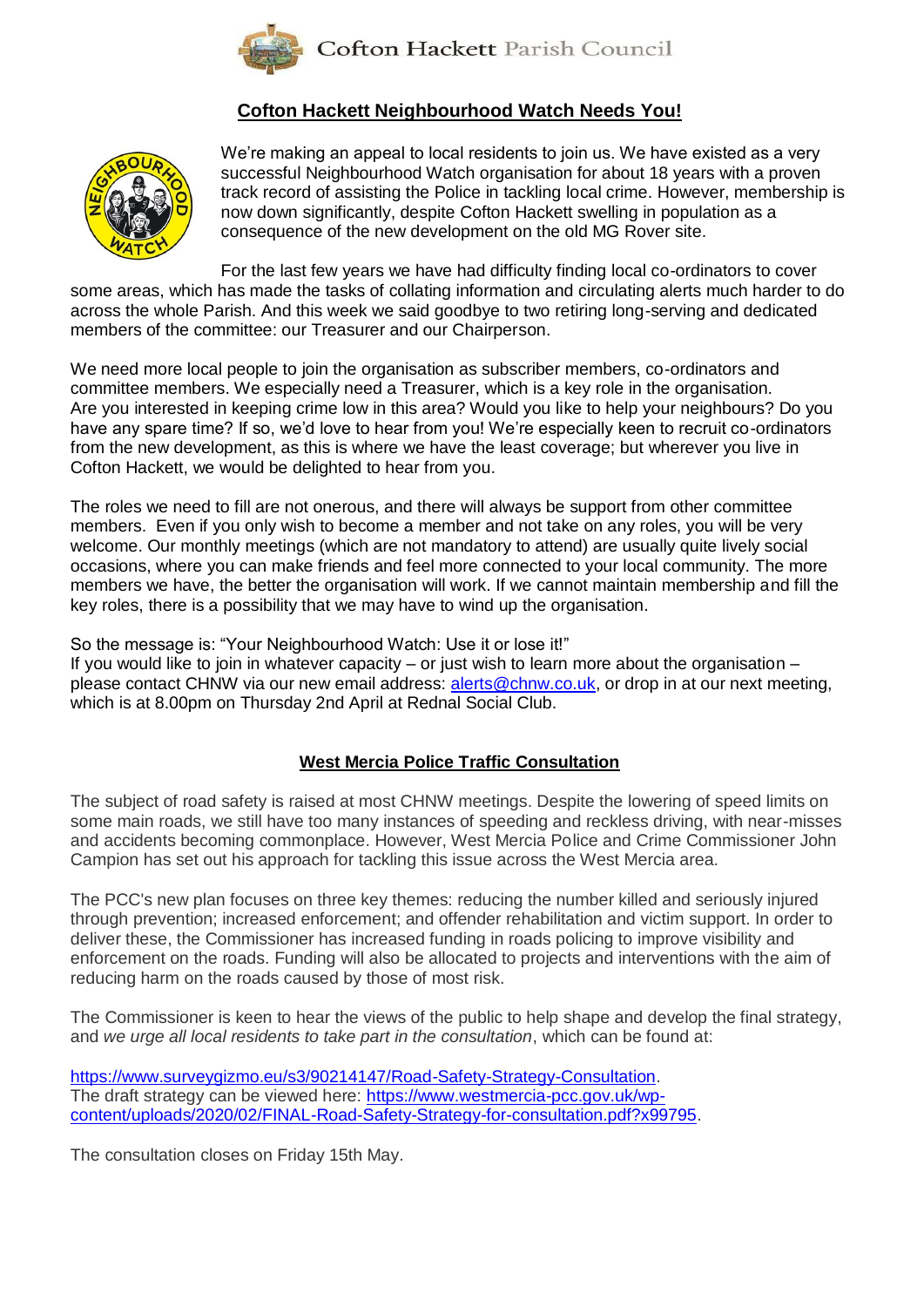

Cofton Hackett Parish Council

| Due to the Covid-19 virus situation, we are having<br>to temporarily suspend normal monthly Parish<br>Council meetings. This also applies to the Annual<br>Parish Assembly and the Annual Meeting, both<br>due to be held in May. The Parish Council are<br>investigating whether meetings could be held on-<br>line, although we await guidance from the<br>Government. | <b>Parish Council Meeting Dates</b> |                                                                                                                                                                                                                                                                                                                                                                                                    |
|--------------------------------------------------------------------------------------------------------------------------------------------------------------------------------------------------------------------------------------------------------------------------------------------------------------------------------------------------------------------------|-------------------------------------|----------------------------------------------------------------------------------------------------------------------------------------------------------------------------------------------------------------------------------------------------------------------------------------------------------------------------------------------------------------------------------------------------|
| <b>Covid-19 Support Group</b>                                                                                                                                                                                                                                                                                                                                            |                                     | If you are self-isolating due to Covid-19, a group of<br>Cofton residents have set up a support group, who<br>can help with $-$<br>picking up shopping<br>a friendly phone call<br>sending post<br>urgent supplies<br>emergency childcare<br>Just call 07735 760662 and leave a message or text<br>and they will do their best to help - for free! Please<br>contact them if you can help out too. |
| The annual meeting of Cofton Village Hall will<br>take place (Covid-19 situation permitting) on<br>13 <sup>th</sup> July at 8pm. All residents are invited                                                                                                                                                                                                               |                                     | <b>Cofton Village Hall Annual Public</b><br><b>Meeting</b>                                                                                                                                                                                                                                                                                                                                         |
| <b>One Step Out</b>                                                                                                                                                                                                                                                                                                                                                      |                                     | Cofton Village Hall is keen to set up a regular,<br>informal social event - probably on a weekday<br>afternoon - for the whole community as part of an<br>initiative called One Step Out.<br>Anyone interested in helping to get this off the<br>ground should contact Shelagh O'Loughlin by<br>emailing her at shelagholoughlin@btinternet.com                                                    |
| We have been advised by Worcestershire<br>County Council that all Parish Lengthsmen will<br>not be allowed to work until current restrictions<br>are relaxed. This also applies to the cutting of<br>grass in our Parish, such as at the Play Area<br>and Rose Hill Island. Please bear with us<br>during these times.                                                   |                                     | <b>Parish Lengthsman</b>                                                                                                                                                                                                                                                                                                                                                                           |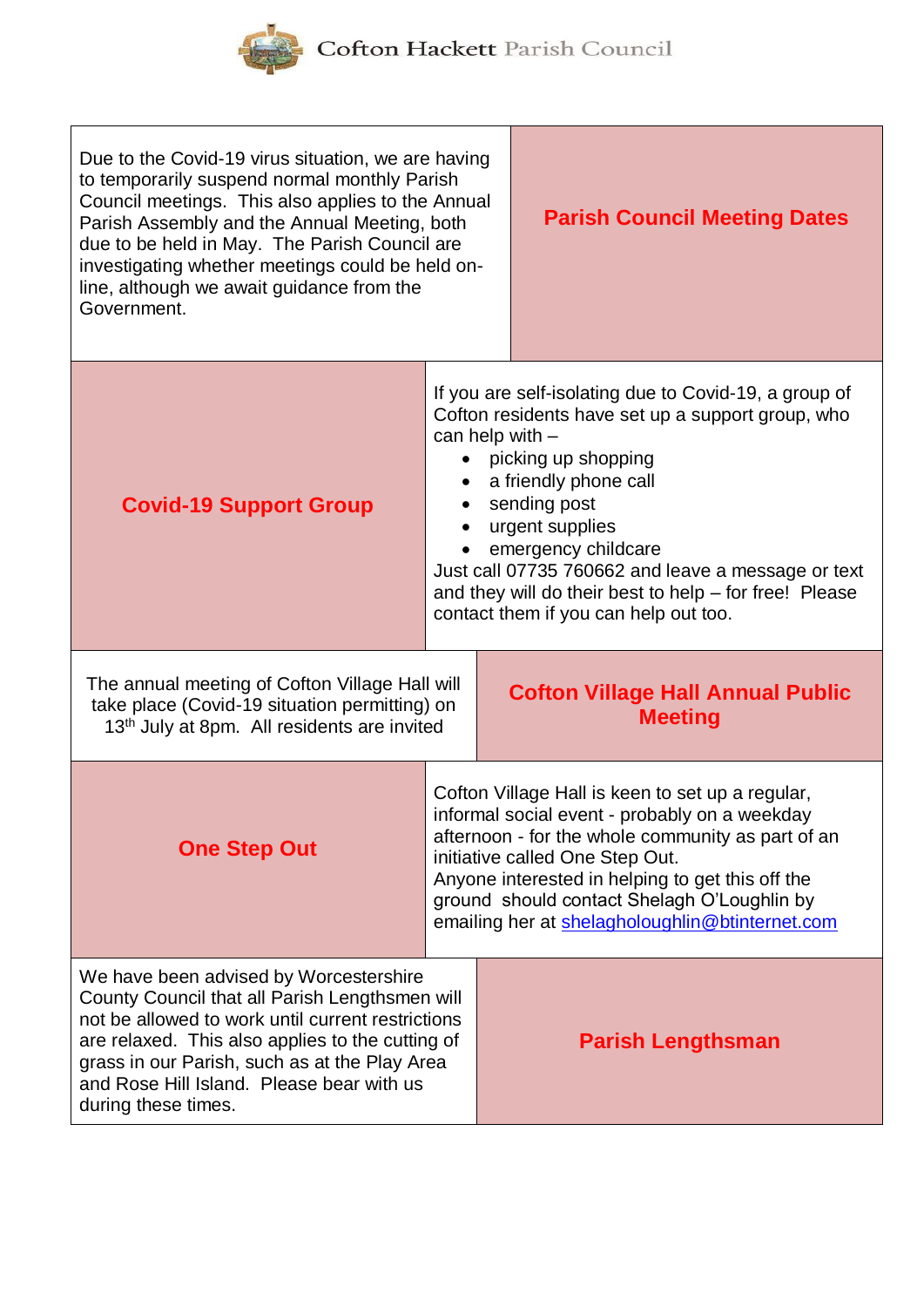

## **Highways, Open Spaces & Environment Report**

Over the last few months there has been a consultation on the possibility of opening up a path to allow new allotment holders to access the land-locked allotment site behind The Grove and Oakfield Drive. The Parish Council, who own the allotment site, believe there is potential for up to nine new allotments on the site. St Modwen own the adjacent land and have indicated they are willing to enter into legal discussions about the transfer of a strip of land for access to the allotments to the Council. The pathway, once completed, will be used solely for the purpose of providing access for maintaining allotments. The boundary will remain securely fenced and locked to everyone except allotment holders. Section 106 monies will be used to help prepare and secure the pathway. This represents real progress.

A Land Asset review, plotting the land for which the Parish Council is responsible, is now complete. The review was undertaken with the help of Horton's solicitors and was deemed necessary because some of the existing Council documents were outdated.

Councillor Fay has successfully arranged for logs to be cleared from Lickey Coppice, following tree pruning work. Some residents believed these logs represented a potential traffic hazard.

Councillor Pattison has helped resolve the problem of raw sewage leaking from a manhole on Groveley Lane. The sewage was running across East Works Drive at the entrance to the Cofton Fields estate.

Regular, routine inspections of the Myhill Field play area have taken place and an annual ROSPA inspection is due to be implemented in March. The play area remains in good condition.

Essential tree pruning has occurred at the Myhill Allotments.

The constant upkeep of our aging street lamps continues. Please report any lamp you notice failing to our Clerk, contact details on this newsletter.

*Cllr Mike Pattison and Cllr Joan Fay*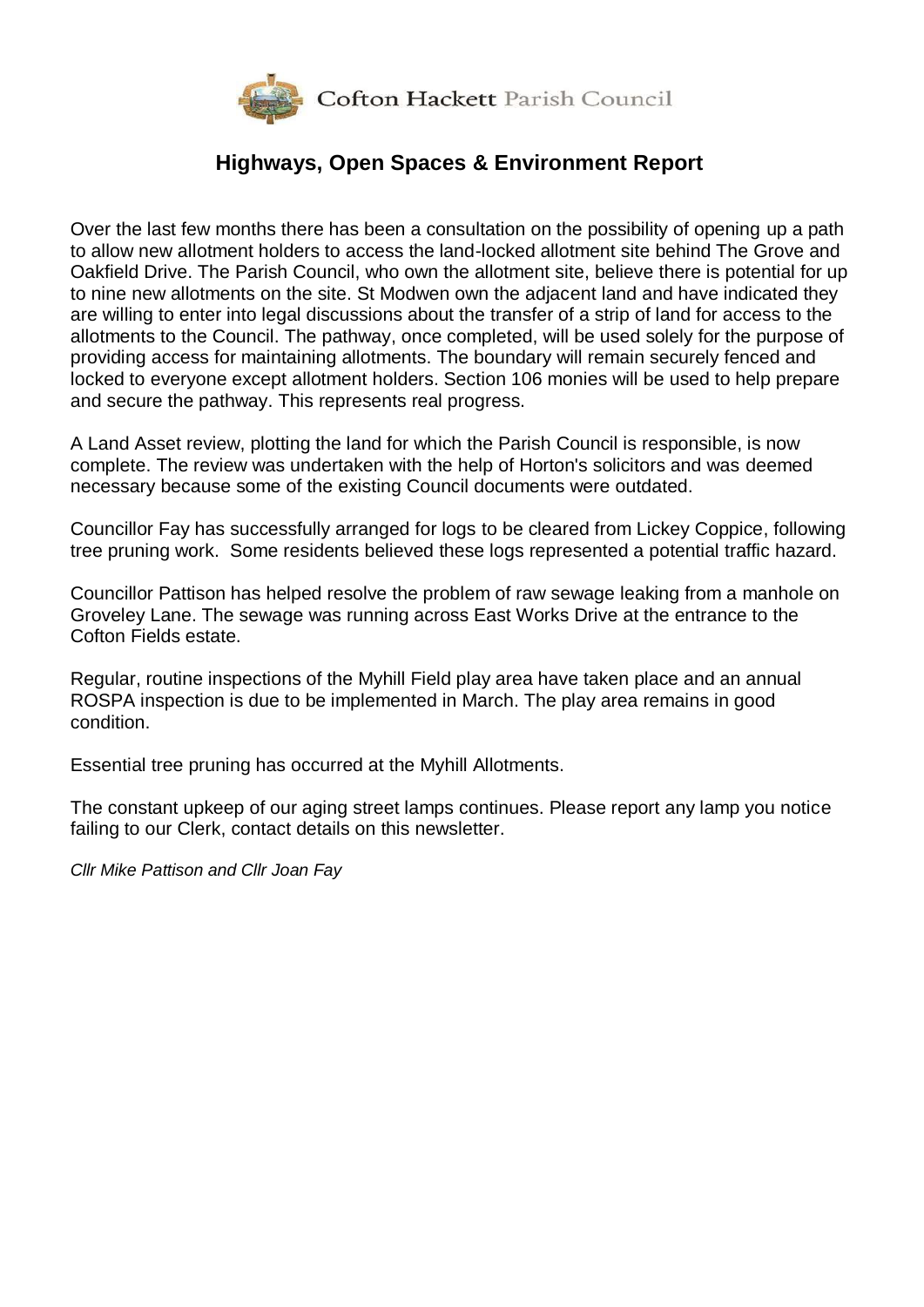

### **Finance and General Purposes Report**

The Parish Council has completed its budget planning for the next financial year (starting in April). A precept (the Parish Council's share of the Council Tax) request of £47,290 was submitted to Bromsgrove District Council in January. This represents an increase in the precept of £6,610 from the financial year 2019/20 and for a Band D household this represents an increase of £3.09 (8%) over the year. The Parish has seen an increase in the Tax Base (number of band D equivalent households) from 1,008.1 in 2019/20 to 1,088.5 in 2020/21.

In the next financial year, the Parish Council is budgeting for a total income of £100,140. In addition to the precept this includes rental income, grants, allowances plus the  $s106<sup>1</sup>$ contribution of £47,200 towards open space maintenance and improvement. It should be noted that we expected to receive the £47,200 s106 money in the financial year that has just ended but this did not materialize. We are hopeful of receiving it from Bromsgrove District Council this year.

We are anticipating spending just under £74,000 in the next financial year and therefore making a net contribution to our total reserves of approximately £26,000.

The new village hall (Cofton Village Hall) was completed and handed over to the Parish Council in the summer of 2019. The legal sale agreement and transfer documentation were completed in August and September. The PC leases the new hall to the charitable incorporated organisation (CIO) Cofton Village Hall who manage the routine running of the hall. The Parish Council has access to the new hall for public meetings, administrative meetings, storage space etc. As was anticipated in last year's budget, the Parish Council made a grant of £12,500 to the new hall as a contribution to the setup costs.

The tenants of the Mission Hall, owned by the Parish Council, surrendered their lease and vacated the property in December 2019. This has resulted in a loss of rental income and has also required the PC to invest in legal costs and some minor refurbishment of the property prior to the new tenants taking occupation in the spring.

Although we were hoping to have completed the Parish Council's asset review by this time, the legal aspects of acquiring the new Village Hall from St Modwen occupied more time and resource than was originally envisaged. We are hoping to get back on track with this in 2020.

Cllr John Slack

<u>.</u>

<sup>&</sup>lt;sup>1</sup> Planning obligations under Section 106 of the Town and Country Planning Act 1990 (as amended), commonly known as s106 agreements, are a mechanism which make a development proposal acceptable in planning terms, that would not otherwise be acceptable.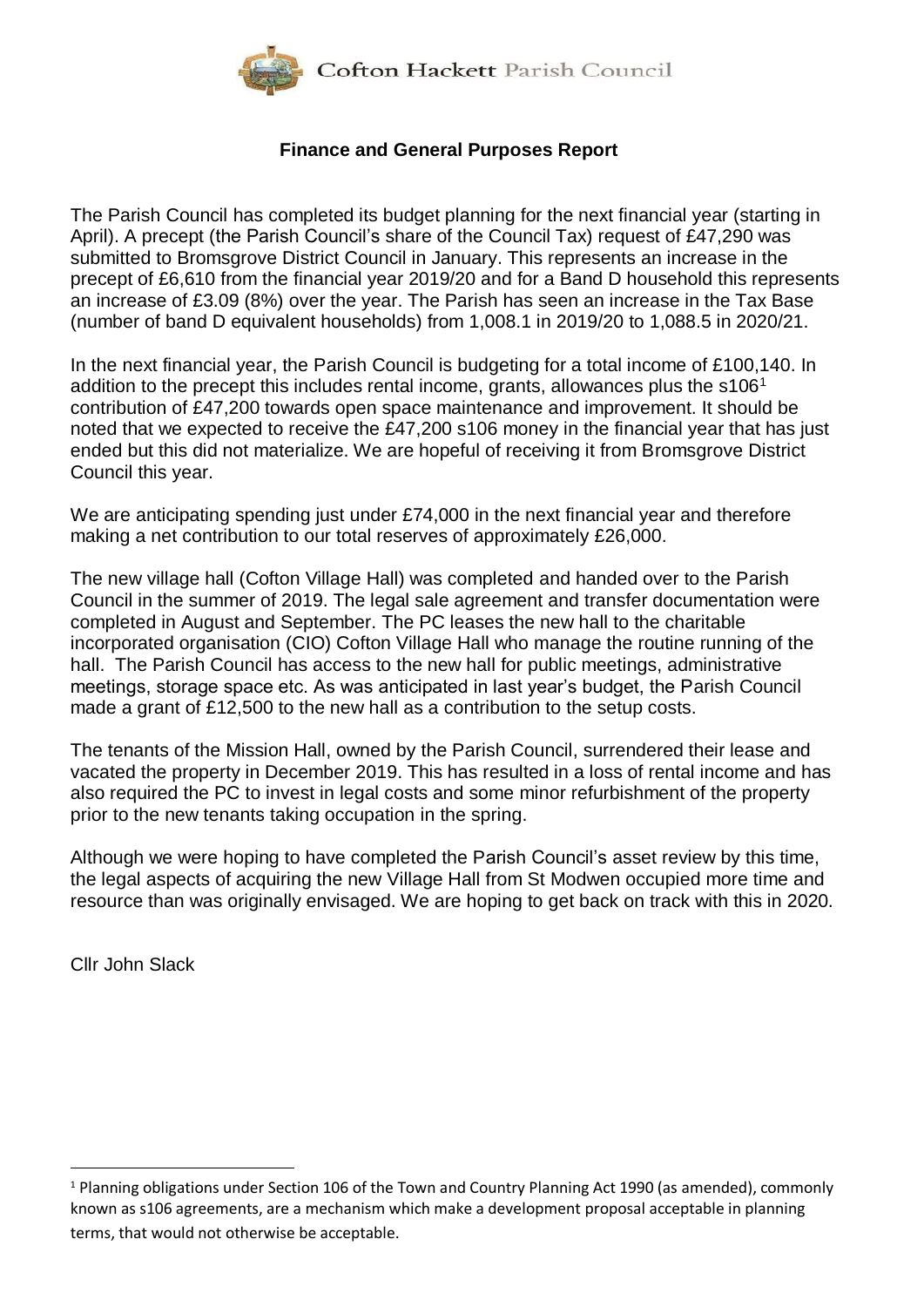

### **Annual Carol Service**

The annual Chestnut Drive, Cofton Christmas Carol Service was held on Friday 20th December.

The rain stopped just in time, as neighbours and friends assembled to celebrate at this important time of year, singing carols and remembering the importance of the Christmas story, whilst sipping mulled wine and munching on mince pies.

As usual, Lucy, Sarah, Sara and Carol worked hard to organise refreshments and we appreciated Reverend Rob Fieldson's support in ensuring hymns were sung to full effect and giving us his time at such a busy time of year. Everyone, once again was very generous with charity donations which are always in aid of local needs, and we are pleased to announce that £285.00 was raised. This year the money is to be spent on supporting children in the student support centre at Waseley Hills High School, and we are looking at resources to support children who may have long term illnesses or social and emotional needs.

Many thanks to all involved in this superb charity event.

Joce Williams , Head of Year 7 and Associate Assistant Head (on behalf of Waseley Hills High School)

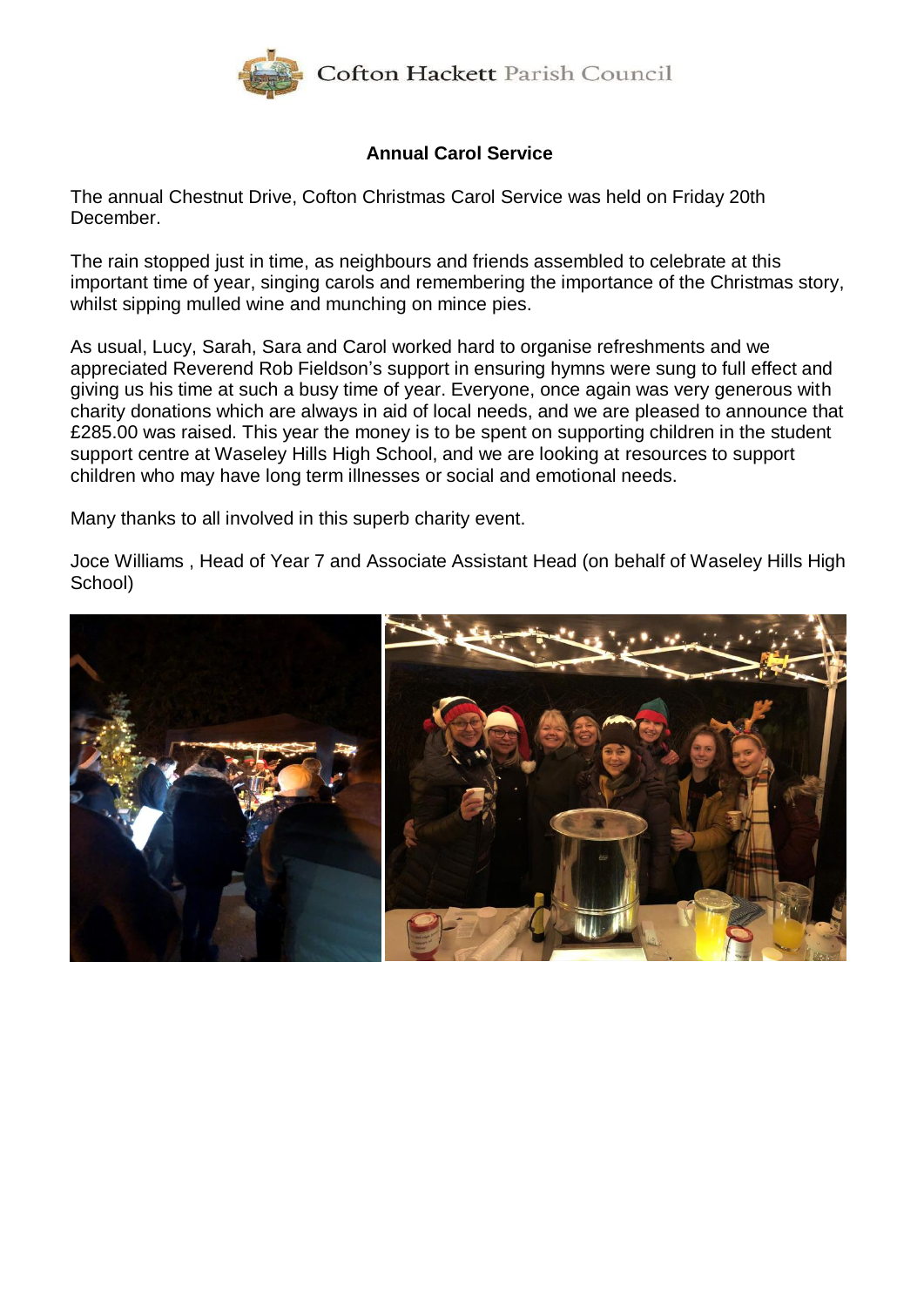



#### **HALL MANAGEMENT CONTRACT**

After interviewing several excellent candidates, the Trustees are delighted to announce that Sam Chatterley (Chatterley LTD) has been appointed as the primary contact for managing the routine operations of Cofton Village Hall. He took-up the post from 1<sup>st</sup> February. Sam is already known to many of you as a local resident, organiser of the Stay and Play group, and volunteer bookings co-ordinator. He can be contacted on 07969 046430 or [info@coftonvillagehall.org.](mailto:info@coftonvillagehall.org)

#### **BOOKINGS**

Availability checks, bookings and hire payments can now be made via the Cofton Village Hall website (coftonvillagehall.org) using the bookings link, these will be reviewed, amended or approved by the bookings team and Invoices generated.

Site inductions for hirers is now an essential part of the booking process for Health and Safety purposes, meaning access will not be granted to the site without it.

#### **VOLUNTEERS**

The Hall Manager is looking to recruit a group of volunteers to help support new and existing activities at the hall, whether you are happy to make tea, coffee or cakes, do a litter pick, do some basic maintenance or a bit of gardening he wants to hear from you. If you are keen and have some spare time, please contact Sam on 07969 046430 or email [info@coftonvillagehall.org.](mailto:info@coftonvillagehall.org)

#### **COVID-19**

The outbreak of the coronavirus forced the temporary closure of the Village Hall and all planned classes, events and parties have now been cancelled until further notice. We're offering all users a full refund or the option to transfer payments to later bookings, this is a temporary amendment to the terms and conditions. If you wish to cancel a booking due to the virus outbreak, then you can do so by logging onto the website [www.coftonvillagehall.org/rebooking.](http://www.coftonvillagehall.org/rebooking)

The loss of income to the hall and regular hirers (most self-employed) will be challenging, so we plan to be up and running as soon as we're given the go-ahead. Keep up to date on what's happening at the hall on Facebook or on our website www.coftonvillagehall.org.

#### **REGULAR GROUPS/CLASSES**

|                                                                     | Day & Time                                                           |
|---------------------------------------------------------------------|----------------------------------------------------------------------|
| <b>Toddler Ballet &amp; Dance</b>                                   | Friday mornings 9.30am Nursery Ballet, 10am<br><b>Disco Divas</b>    |
| <b>Brownies</b>                                                     | Monday evenings 5.45pm                                               |
| <b>Circuit Training with Hackett Health &amp;</b><br><b>Fitness</b> | Saturday morning 9am                                                 |
| <b>Slimming World</b>                                               | Wednesdays 9.30am 5 <sup>6</sup> 80p<br>8.7.30pm                     |
| <b>Yoga/Pilates with Holly</b>                                      | Mondays 9.29 & Meune days 9.00                                       |
| <b>Church Led Activities</b>                                        | <b>Foundry Se on &amp; Fourm Sunday of every</b><br>m bnth t 3<br>m. |
| <b>Elizabeth Alexander Physiotherapy &amp; Pilat</b><br><b>I</b> S  | Monday 9-rpm and Tuesday 8-9pm                                       |
| Cradle to Crayon- Dad led Stay & Play<br>$\blacksquare$             | hursdays 10am-12pm                                                   |
| yrs.                                                                |                                                                      |
| <b>Sewing Group</b>                                                 | Thursdays 10-30-12.30 and 6-8pm                                      |
| The Star Project (cuildren standsical theatre)                      | Tuesdays 5-7pm                                                       |
| <b>DNCE Fit with Carl</b>                                           | Thursday evenings 6.15-8.15pm                                        |
| <b>Craft &amp; Cake</b>                                             | First Monday of every month, 7.30-10pm                               |
| <b>Cantare Choir</b>                                                | Monday at 7.30pm                                                     |
| <b>Zumba with Gemma</b>                                             | Tuesday 7pm                                                          |
| <b>Baby Loss Peer Support Group</b>                                 | Every $3^{rd}$ Saturday of the month 10am $-$ 1pm                    |